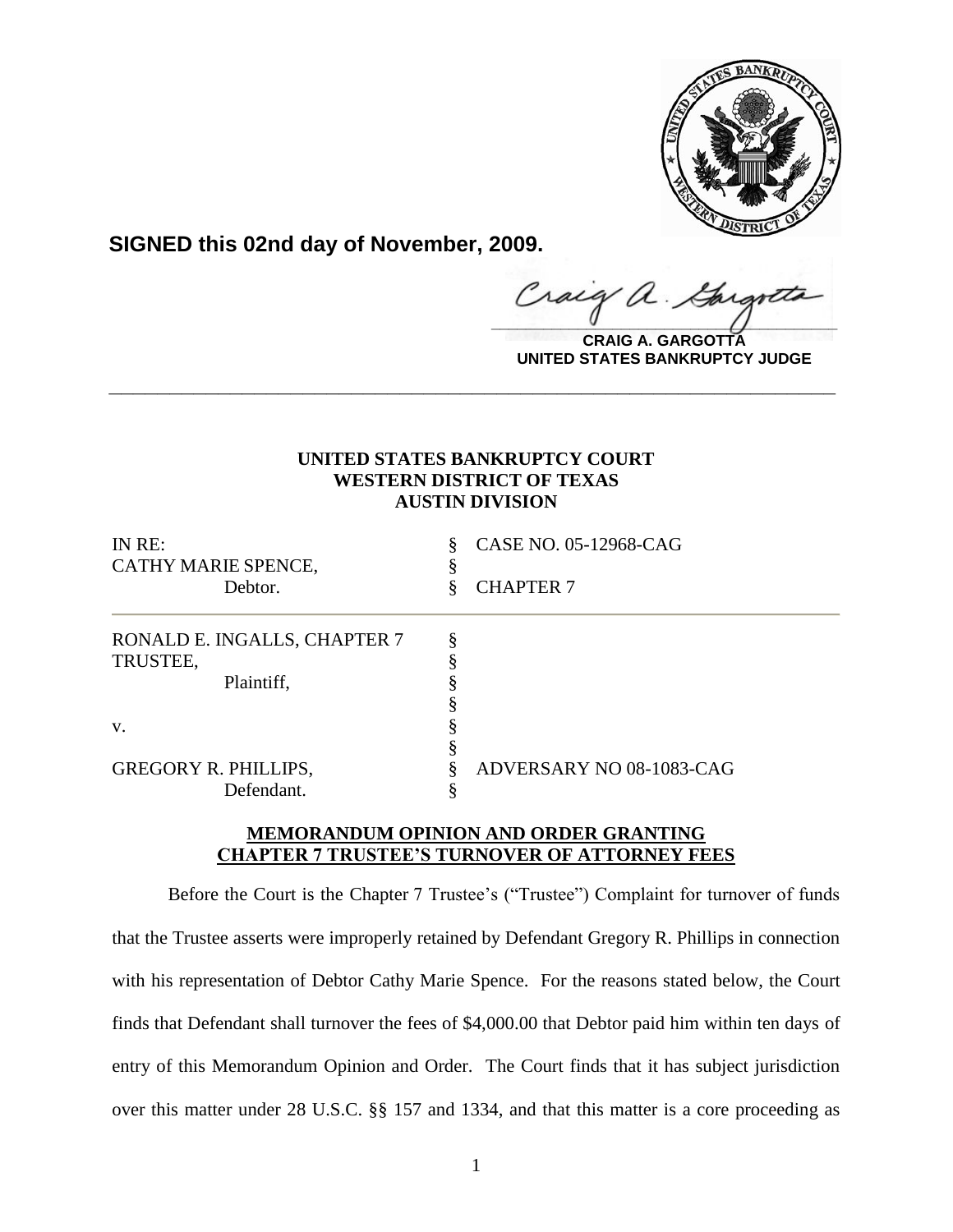defined under  $\S 157(a)(b)(2)(A)$  (matters concerning the administration of the estate). For the reasons stated herein, the Court finds that the Trustee should be awarded judgment in the amount of \$4,000.00 against Defendant Phillips.

#### **BACKGROUND**

This Complaint arises from a prior Order of this Court wherein the Court found that Defendant's employment agreement with Debtor was not in compliance with the Bankruptcy Code and Local Rules and disproved the employment agreement. After issuing its Order, the Debtor converted her case to Chapter 7. The Chapter 7 Trustee filed his Complaint on August 19, 2008, seeking turnover of the \$4,000.00 in attorney"s fees that Debtor had paid Defendant in connection with the disallowed fee arrangement to the Chapter 7 estate. Before addressing why the Defendant shall turnover the funds to the Trustee, the Court will give the procedural history of why it denied Defendant"s employment agreement with Debtor.

## PROCEDURAL HISTORY AND FACTS

The Debtor, Cathy Marie Spence, filed a Chapter 13 petition on May 24, 2005. On January 18, 2006, Ameriquest Mortgage Company (Ameriquest), the loan servicer for the Debtor's Texas home equity note, filed a motion to lift the stay for unpaid post-petition mortgage payments. (Docket no. 27.)<sup>1</sup> An Order Conditioning Automatic Stay was entered on February 14, 2006, which provided in relevant part that the Debtor was to make payments outside the Chapter 13 Plan to cure the delinquent post-petition mortgage payments, and allow Ameriquest to pursue its state law remedies should the Debtor not comply with the terms of the Agreed Order. (Docket no. 33.) Debtor's Chapter 13 Amended Plan was then confirmed on June 27, 2006. (Docket no. 47.) On November 21, 2006, Ameriquest filed a Notice of Termination of Automatic Stay Due to Failure to Cure Default. (Docket no. 53.) Although the

 $\overline{a}$ 

 $1$  All docket references are to Debtor's Chapter 13 bankruptcy case, No. 05-12968.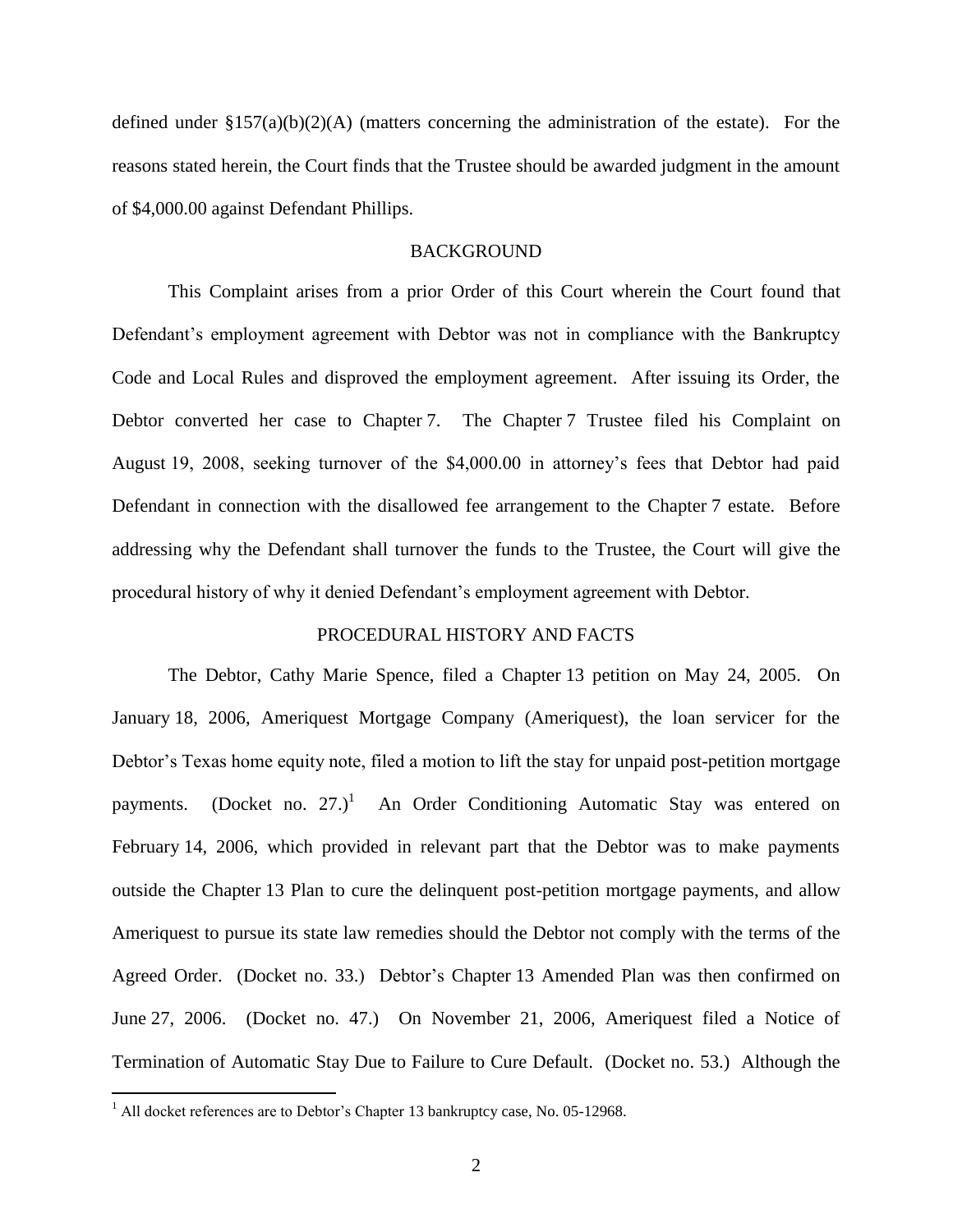Notice did not specifically state the basis for the default, it seems clear from the record at the hearing that the Debtor did not make payments in accordance with the terms of the Agreed Order Conditioning Automatic Stay.

Thereafter on May 16, 2007, the Debtor filed a motion to modify her Chapter 13 Plan because she had a change in her employment and was no longer making her mortgage payments to Ameriquest. (Docket no. 56.) In addition, the Debtor also provided in her amended Schedule B that she now had a potential claim against Ameriquest for violations of Article XVI,  $\S50(a)(6)$  of the Texas Constitution, in that the lender had not complied with the requirements of the Texas Constitution for home equity loans. (Docket no. 61.) The purported amount of Debtor's claim against Ameriquest included the forfeiture of the original principal amount of the home equity loan, interest payments made on the home equity loan, and attorney's fees for filing suit to contest the validity of the home equity loan and lien. This claim was listed in the amount of \$78,800.00, which is the amount the Debtor borrowed under the Texas home equity note.

In addition, Debtor's counsel filed a "Supplemental Statement Pursuant to 11 U.S.C. § 329(a), FRPB 2016(b)" wherein Debtor"s counsel disclosed that the Debtor and counsel had entered into a contract in which the Debtor agreed to pay counsel the total sum of \$4,000.00, with an initial amount of \$1,000.00 having been paid (Docket no. 65.) The supplemental statement regarding the contract for legal services indicates that Debtor"s counsel was to examine if there were potential violations by Ameriquest of the Texas Constitution regarding the refinancing of the Debtor's original note on her homestead, and to negotiate a settlement of Debtor's claim against the note holder prior to the filing of an adversary proceeding to contest the validity of the note and lien. Further, the \$4,000.00 fee included the drafting and delivery of any statutory notices that were conditions precedent to the filing of a judicial proceeding. The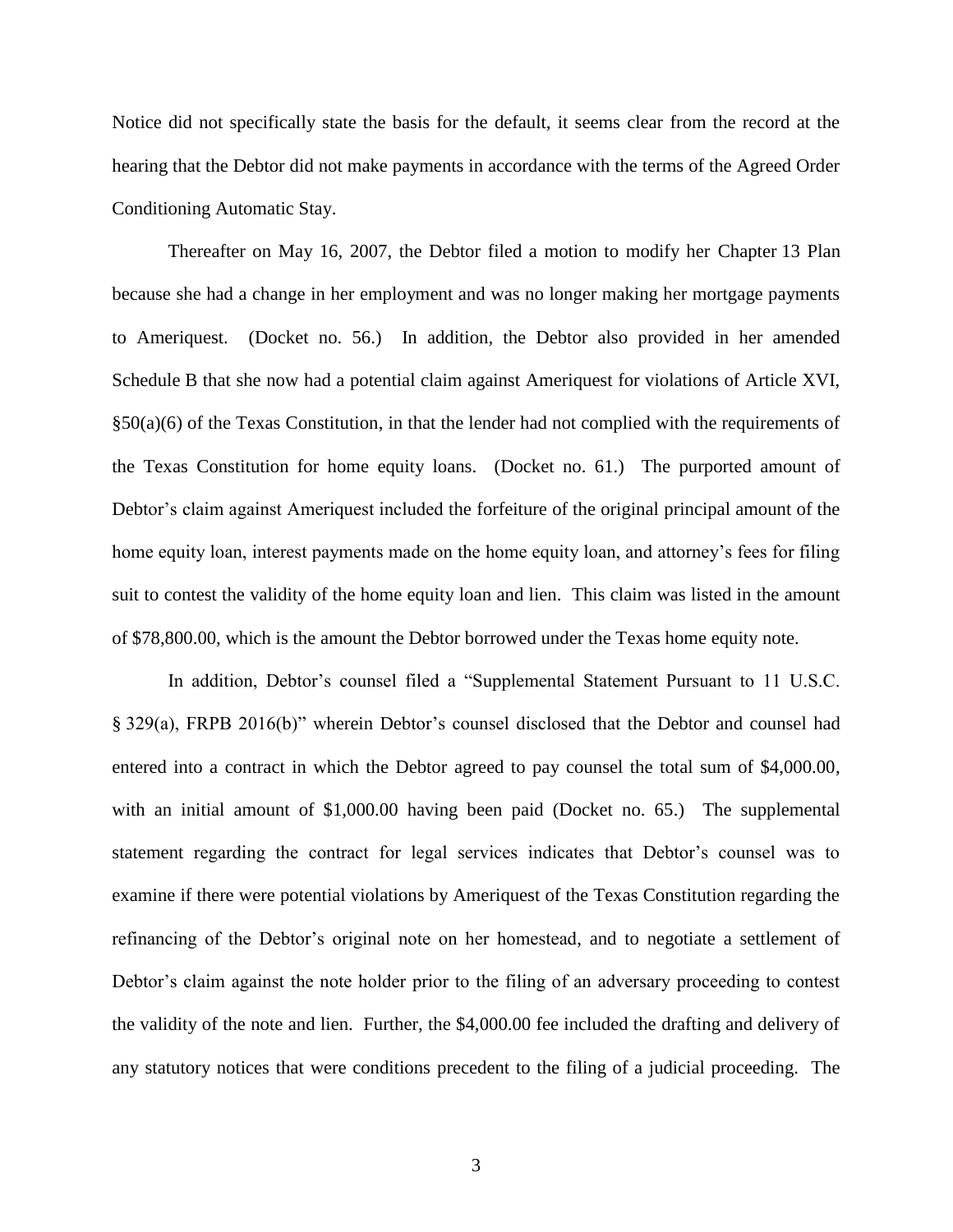Debtor and her attorney refer to the work for which the Debtor will pay \$4,000.00 as the "limited scope contract."

The proposed fee arrangement between Debtor and her counsel did not include the filing and prosecution of any judicial proceeding to contest Ameriquest's note and lien under the Texas Constitution for violations of Article XVI, § 50 of the Texas Constitution. As such, there would be a further fee arrangement between Debtor and her counsel covering any litigation against Ameriquest. Also, any unused portion of the \$4,000.00 fee paid to counsel would be credited against fees incurred in a lawsuit filed against Ameriquest. The source of the payment of the \$4,000.00 fee arrangement would be the monthly mortgage payments that Debtor would have made to Ameriquest but for the fact that the stay had been lifted and the note accelerated, and as such, the lender was purportedly not accepting any more mortgage payments from the Debtor.

As noted above, the \$4,000.00 fee amount was not to cover the filing of a lawsuit against Ameriquest in which the loan secured by Debtor's exempt homestead was made the basis of relief, but was only for the limited basis of investigating the existence of claims and negotiating a possible settlement. This may or may not have occurred, but the adversary proceeding No. 07- 1106 asserting such claims did get filed. Also, as noted above, the Debtor filed a stipulation of dismissal in this suit prior to answer by Ameriquest.

As a result of the forgoing, the Chapter 13 Trustee filed the motion to examine fees in which the Trustee argued that the fees Debtor's counsel may have received in connection with the representation of Debtor against Ameriquest may be excessive or inappropriate in light of the services performed and results obtained as outlined in *In re First Colonial Corp.*, 544 F.2d 1291  $(5<sup>th</sup>$  Cir. 1997). In response, the Debtor's counsel acknowledged that the representation of Debtor in the context of challenging the validity of home equity practices in Texas is a new form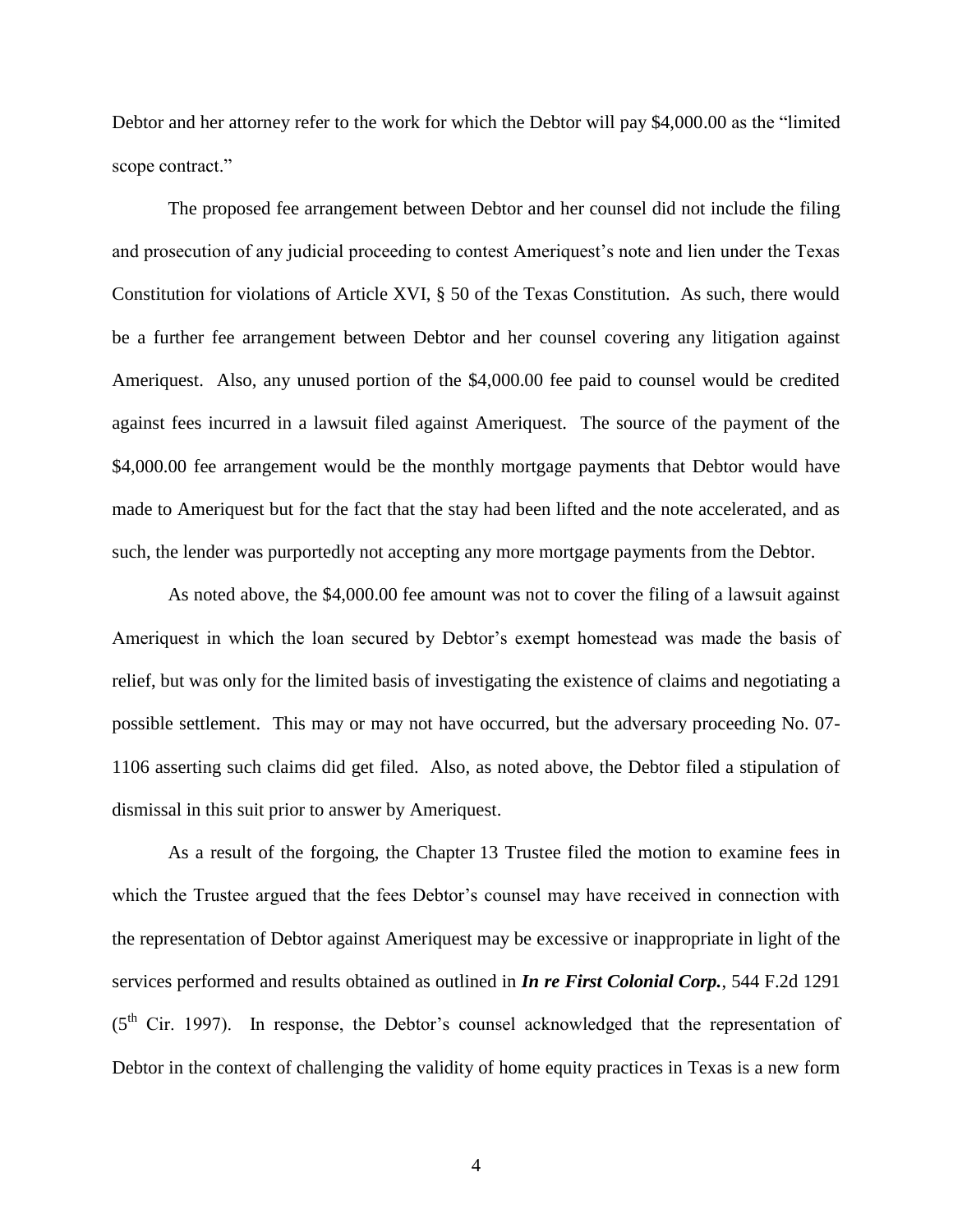of litigation. Further, Debtor"s counsel argued that contingent fee arrangements for home equity litigation are appropriate because it is a new area of litigation, particularly in bankruptcy court.

## ANALYSIS AND DISCUSSION

Section 330(a)(4)(B) of the Bankruptcy Code provides for reasonable compensation to a debtor's attorney representing the interests of the debtor in connection with the bankruptcy case. As such, the court must determine the amount of the reasonable compensation and the benefit and the necessity of the services to the debtor as other factors set forth in §330. *See also Lamie v. United States Trustee*, 540 U.S. 526 (2004) (specifically finding that Chapter 13 debtor's attorneys are awarded fees under  $\S 330(a)(4)(B)$  rather than  $\S 330(a)(1)$ ). In the context of a Chapter 13 case, the Austin Division has a Standing Order in place (dated March 1, 2007) that addresses most, but not all, fee arrangements in Chapter 13. The Standing Order Relating to Attorney Fees in Chapter 13 Cases in Austin provides for a fee arrangement in non-business cases that awards fees on a flat basis dependent upon the case being successfully confirmed on the first confirmation setting or thereafter. In addition, the Austin Standing Order provides for specific types of services that are to be included in this benchmark fee. Further, the Austin Standing Order does allow debtor's counsel to request additional fees for cause shown. The Standing Order does not contain any provision regarding the type of fee arrangement in this case. That said, the Standing Order does state that "an attorney in a Chapter 13 case may only request and obtain an award of fees for additional services beyond those specified ... [in the Standing Order] on motion, notice and hearing." Further, the Standing Order states that "such request may be by separate application *following the conclusion of the matter for which fees are requested*, . . ."

The stated basis of the fee arrangement in this case is on a contingency basis, yet the fees for the litigation are being paid to Debtor"s counsel on a monthly basis prior to the litigation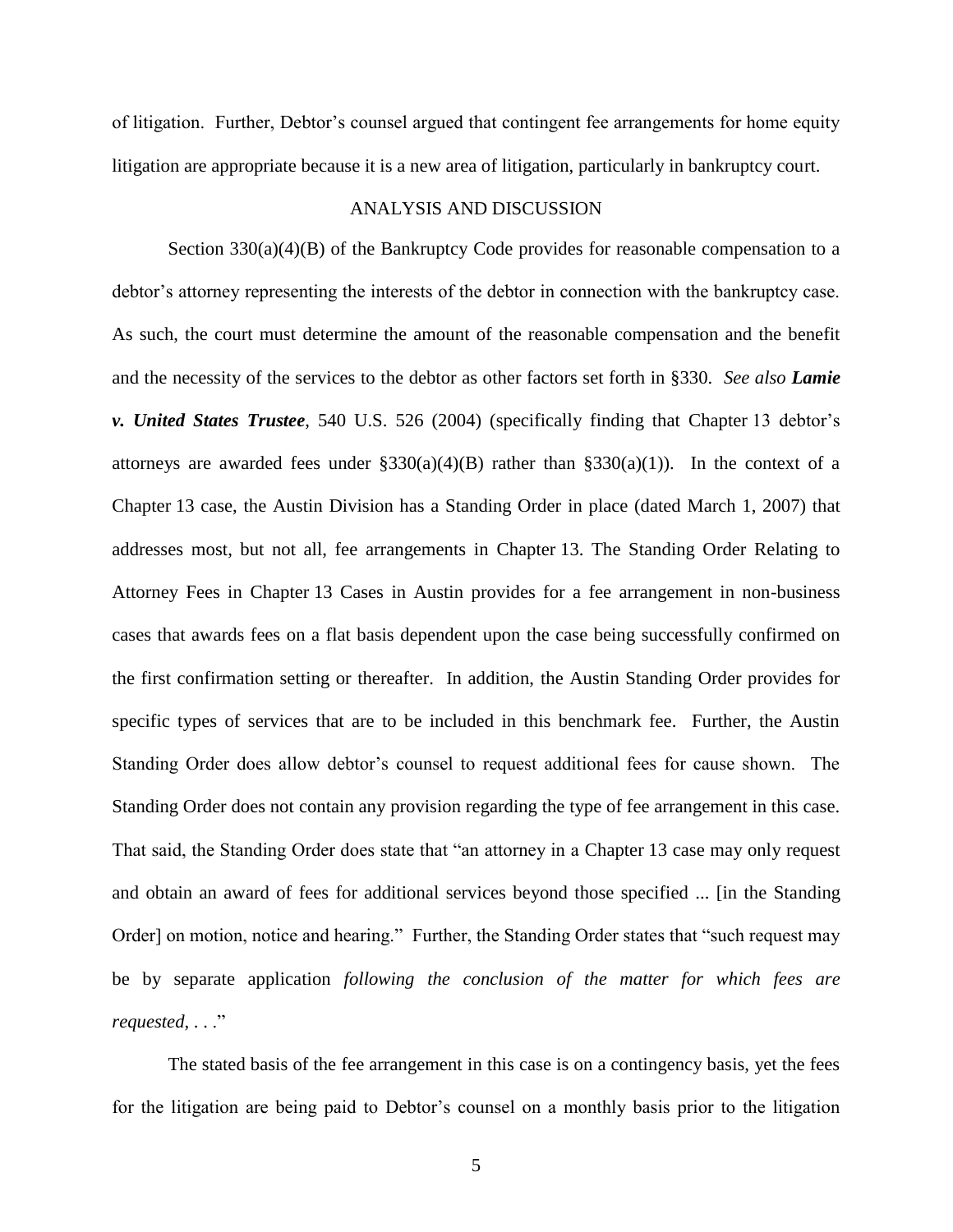being concluded. In essence, the proposed fee arrangement is a modified retainer that Debtor"s counsel can directly draw upon for fees and expenses. The Court found that, generally, professional fees are awarded after the work is complete, and the Court and parties in interest have an opportunity to evaluate the results obtained. Inasmuch as Debtor's counsel failed to do this, the Court disallowed the fee arrangement.

The Chapter 7 Trustee filed his Complaint against Defendant seeking a turnover of the attorney fees that Debtor had paid Defendant in connection with the home equity representation. The Chapter 7 Trustee contends that the Court's Order granting the Chapter 13 Trustee's motion to examine fees, which stated in part that "the fees being paid to debtor"s counsel in lieu of mortgage payments were clearly property of the estate," requires the Defendant to turnover attorney fees to the Chapter 7 estate because they were property of the Chapter 13 estate. Further, the Chapter 7 Trustee argues that because the Chapter 13 Trustee"s motion to examine fees was granted, and that the limited scope contract was disallowed, there is no independent basis for the Defendant to keep his attorney fees.

The Defendant denies the Chapter 7 Trustee's assertions, arguing that his attorney's fees are not property of the bankruptcy estate under 11 U.S.C. § 348(f)(1)(A) because property of the estate when a case is converted is defined to be all property as of the date of petition that is under the control or possession of the debtor on the date of conversion. The Defendant argues that because the attorney fees were not in possession or control of the Debtor upon conversion of her case to Chapter 7, the attorney"s fees are not property of the estate. Further, the Defendant states that the Chapter 7 Trustee cannot recover the payment of any attorney"s fees payable to him because there was no transfer of any estate property to him. The Defendant also alleges that because the Court"s Order was silent as to the prospective disposition of the attorney"s fees after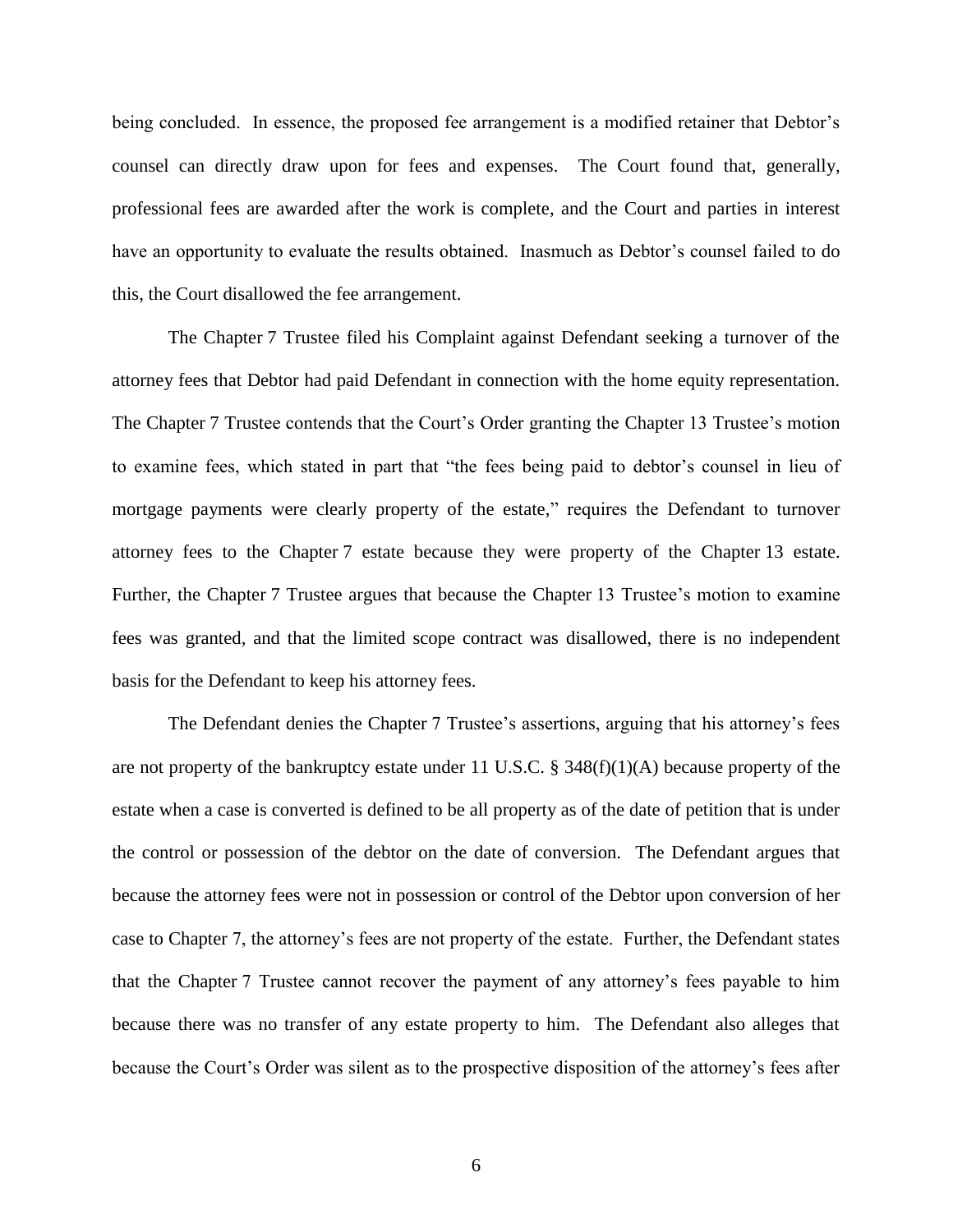denial of the employment contract with Debtor, that the Chapter 7 Trustee is precluded from arguing that the fees are property of the estate. Also, the Defendant argues that the Trustee"s Complaint is barred by limitations under 11 U.S.C. §§ 549(d) and 550(f).

The operative facts in this proceeding are not in dispute. The parties submitted a stipulation of facts that covers all of the litigative events in this matter. The only real issues in this matter are whether the Defendant"s attorney"s fees are property of the estate subject to turnover and whether the Chapter 7 Trustee can require the Defendant to turn over the funds under the Court's prior Order. The Court finds that the attorney's fees are property of the estate and that the Defendant must turn over the funds to the Chapter 7 estate.

As an initial matter, the Chapter 7 Trustee correctly argues that Phillips, in his capacity as attorney for Debtor Spence, never obtained approval to pursue the home equity lawsuit from the Court or the Chapter 13 Trustee. *See* 11 U.S.C. § 327. Further, as this Court noted in its Order granting the Chapter 13 Trustee's motion to examine fees, that fee awards generally occur after the work is concluded, not prior to the work being conducted. Some courts have found that, absent court authorization under section 327, an attorney cannot receive compensation. *See In re Crafts Retail Holding Corp.*, 378 B.R. 44, 49 (Bankr. E.D.N.Y. 2007) (policy considerations dictate that there should be prior court approval of employment of attorneys before an award of fees). As such, absent compliance with the Bankruptcy Code and Rules, there is no absolute right to compensation. *In re Moore*, 312 B.R. 902, 999 (Bankr. N.D. Ala. 2004).

Phillips attempts to counter established practices regarding fee awards by asserting that the funds in question were not property of the estate. Phillips reasons that because the moneys paid to him were not property of the estate, they are not subject to the Chapter 7 Trustee recovering same. Phillips further contends that because the fees paid to him were not property of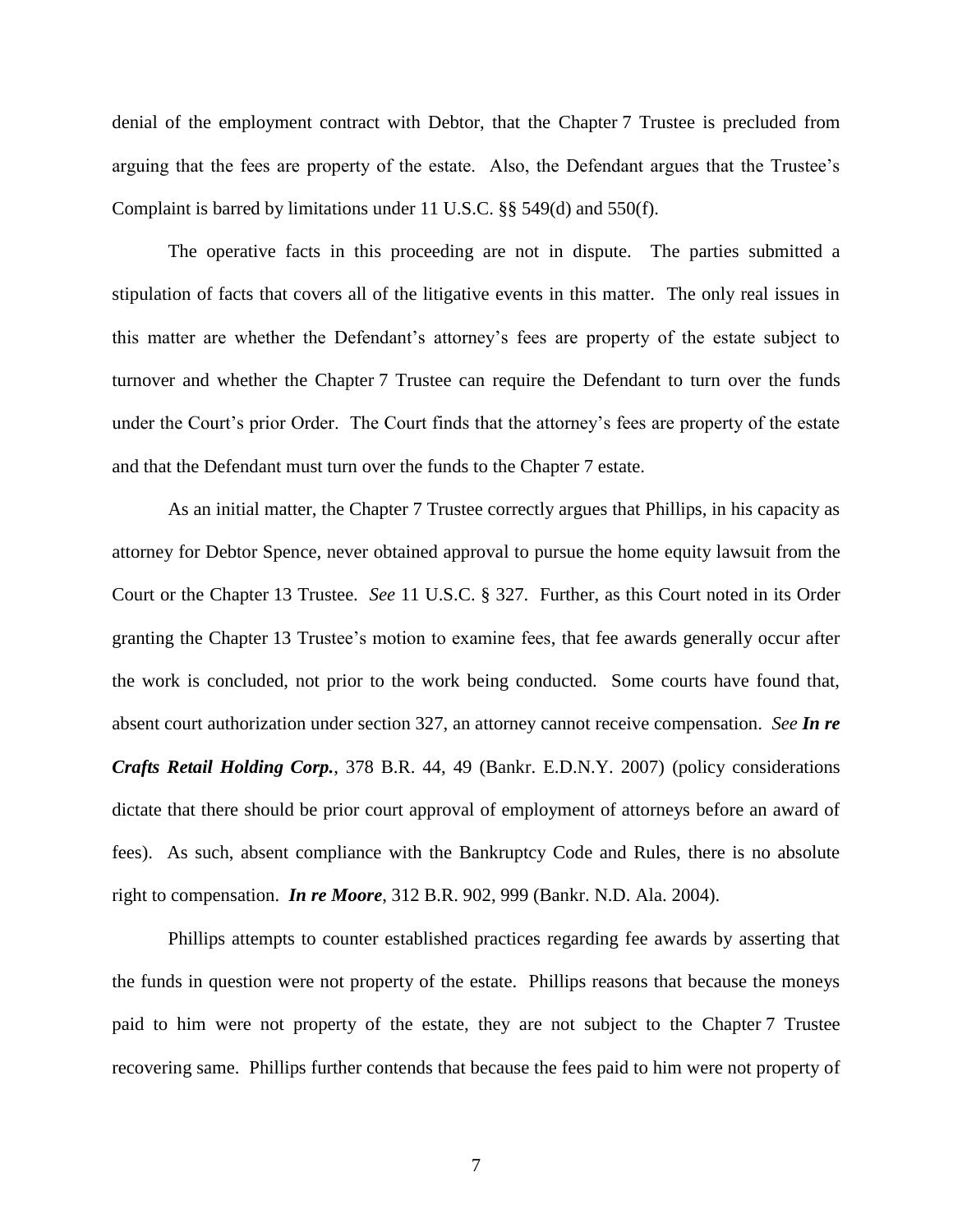the estate the fee arrangement is not subject to review under section 329. Phillips posits that the Fifth Circuit's decision in *In re Hargis*, 887 F.2d 77, 79 (5<sup>th</sup> Cir. 1989) supports his contention that the fee award is not property of the estate. *Hargis* dealt with the determination of whether life insurance proceeds that were obtained more than 180 days after petition date, and paid to Chapter 11 counsel, could be disgorged. The facts nor the statutory basis for the *Hargis* decision is applicable to this matter.

This Court found that the fees that were paid to Phillips were property of the estate as a matter of law because Phillips (and the Debtor) both acknowledged that the Debtor diverted funds that would have been used to pay her mortgage during her Chapter 13 case to Phillips for the purpose of investigating and initiating pre-filing actions against the Debtor"s mortgage lender. Those funds are clearly property of the estate under 11 U.S.C. § 1306(a)(2). Phillips asserts that because the Debtor's case was converted to Chapter 7 the day after the Court issued its corrected Order granting the Chapter 13 Trustee's motion to examine fees, the fees are not subject to recovery. The Defendant cites section 348(f)(1) as support for his argument that the fees paid to him are not property of the estate. Section  $348(f)(1)$  provides that when a Chapter 13 case is converted to another case that property of the estate is defined as property that is in the possession or control of the debtor on the date of conversion. The Defendant argues that because the Debtor no longer had possession or control of the \$4,000.00 when the case was converted (the money having been given to Phillips and spent), the Chapter 7 Trustee cannot recover the funds.

The Defendant's reasoning is flawed. To begin with, it is not the attorney, but the Court, that determines the propriety of fee arrangements and fee awards in bankruptcy. The Defendant usurped this Court"s authority to review his fee arrangement with the Debtor by first entering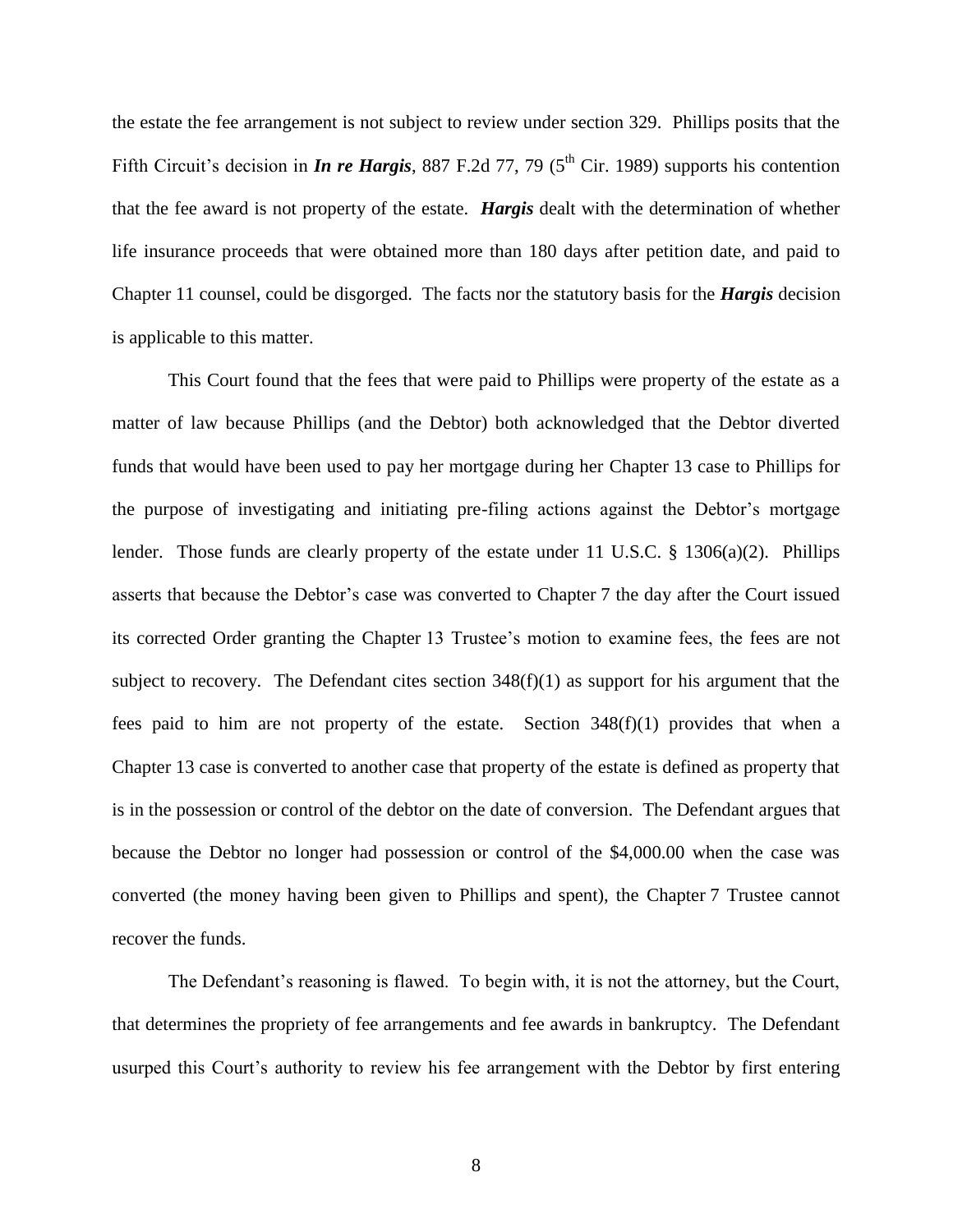into the contract without Court approval and next spending the fees without Court approval. Undeterred, the Defendant then claims that because the money was given to him before the case was converted to Chapter 7, it cannot be property of the estate because the Debtor no longer possesses or controls the money. That is incorrect. The Court found prior to the conversion to Chapter 7 that the attorney fees were property of the estate. The Defendant cannot eviscerate the Court's ruling by simply converting the case to Chapter 7 and spending the money. The Court finds that once it determined that the attorney"s fees were property of the Chapter 13 estate, the Defendant could not unilaterally change the characterization of the property.

11 U.S.C. Section 542(a), "Turnover of property to the estate," provides that, " . . . an entity, other than a custodian, in possession, custody, or control, during the case, of property that the trustee may use, sell, or lease under section 363 of this title . . . shall deliver to the trustee, and account for, such property or the value of such property, unless such property is of inconsequential value or benefit to the estate." The only exception to this provision is that the property be of inconsequential value or benefit to the estate, clearly not an exception in this case.

Courts have held that "[t]he duty to turn over [or deliver] the property is not contingent upon any predicate violation of the stay, any order of the bankruptcy court, or any demand by the creditor." *In re Calvin*, 329 B.R. 589 (Bankr. S.D. Tex 2005) quoting *In re Knaus,* 889 F.2d 773, 775 (8<sup>th</sup> Cir. 1989); *In re U.S.A. Diversified Products, Inc.*, 193 B.R. at 872. In fact, "[t]here is no requirement in the Code that the trustee make a demand, obtain a court order, or take any further action in order to obtain a turnover [delivery] of the estate"s property." *Id*. (citations omitted); *In re Bidlofsky*, 57 B.R. 883, 900 (Bankr. E.D. Mich. 1985). The obligation "is self-operative and mandatory." *In re U.S.A. Diversified Products, Inc.*, 193 B.R. at 872 (quoting *In re Larimer,* 27 B.R. 514, 516 (Bankr. D. Idaho 1983)).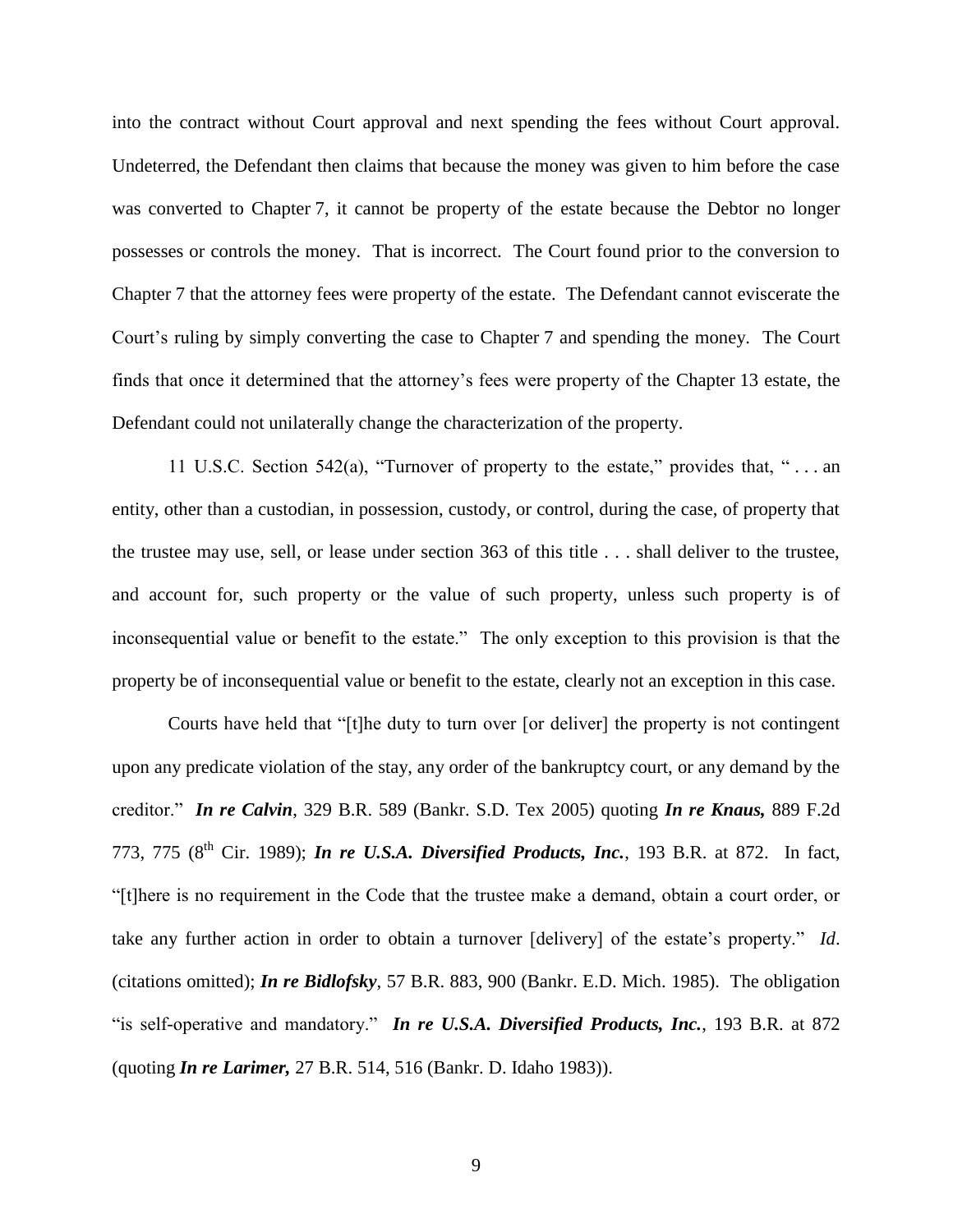At the time that this court found the funds to be property of the bankruptcy estate, if not sooner, Phillips' obligation was to turn over the funds to the Trustee for the benefit of creditors.

Diverting estate property can only occur in accordance with applicable bankruptcy law. Section 549 of the Code provides the trustee may avoid a transfer of property of the estate:

(1) that occurs after the commencement of the case; and  $(11 \text{ U.S.C. } 549(a)(1))$ 

(2) that is not authorized under this title or by the court  $(11 \text{ U.S.C. } 549(a)(2)(B)).$ 

When property of the estate was transferred to Phillips, such transfer constituted an unauthorized post-petition transfer of estate property, avoidable under section 549. *Barron v. Countryman*, 432 F.3d 590, 597 (5<sup>th</sup> Cir. 2005).

Phillips alleges that this action is time-barred; however, section 549(d) provides a two year limitation for commencement of an action under this section, accruing on the date of the transfer sought to be avoided. The transfers occurred in 2007. This Complaint is timely because the Chapter 7 Trustee filed his complaint in 2008, within the two year period of avoiding the transaction.

Section 105 of the Bankruptcy Code provides that:

[t]he court may issue any order, process, or judgment that is necessary or appropriate to carry out the provisions of this title. No provision of this title providing for the raising of an issue by a party in interest shall be construed to preclude the court from, sua sponte, taking any action or making any determination necessary or appropriate to enforce or implement court orders or rules, or to prevent an abuse of process.

The bankruptcy court has equitable power under this Section, as well as its inherent authority, to correct abuses of the bankruptcy system. The court has power to enforce its orders. An attorney should not be able to circumvent a ruling and order of the bankruptcy court by converting a case to another chapter under the Bankruptcy Code. The Court's ruling in this case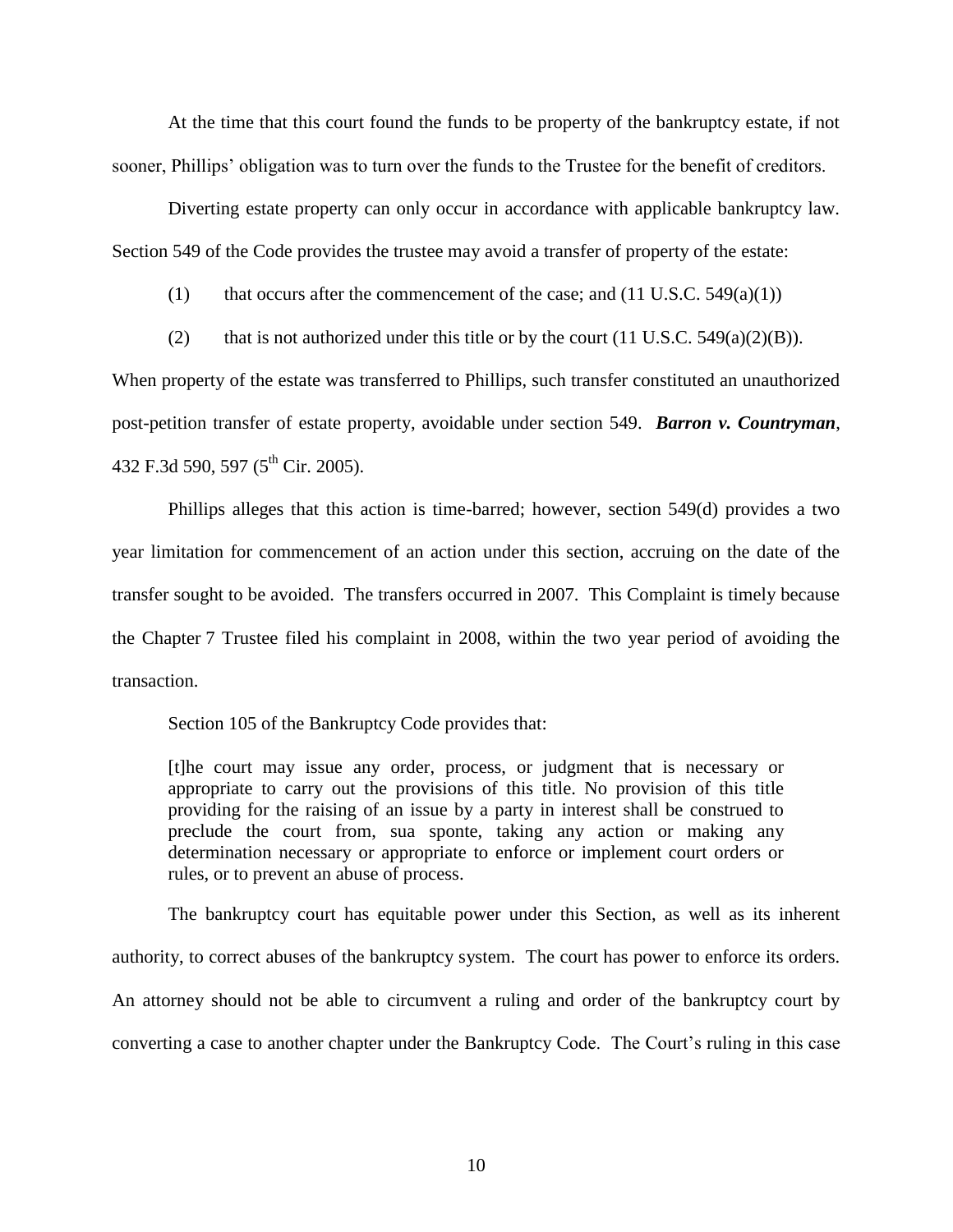was clear. Phillips' refusal to comply with the ruling of the court should be remedied. The funds should be returned to the estate for the benefit of creditors.

Section 105(a) provides bankruptcy courts broad authority to "take any action that is necessary or appropriate "to prevent an abuse of process."" *Marrama v. Citizens Bank of Massachusetts*, \_\_ U.S. \_\_, 127 S.Ct. 1105, 1112 (2007). Courts have held that § 105 is broad enough to empower bankruptcy courts to sanction attorneys in conjunction with their inherent power "to implement the Bankruptcy Code and prevent abuses of bankruptcy process, powers inherent to district courts, as the Supreme Court recognized in *Chambers v. NASCO, Inc.*, 501 U.S. 32, 111 S.Ct. 2123, 115 L.Ed.2d 27 (1991)." *In re Cochener*, 382 B.R. 311 (S.D. Tex 2007) *citing In re Osborne*, 375 B.R. 216, 226 (Bankr. M.D. La. 2007). *In re Rainbow Magazine, Inc.*, 77 F.3d 278, 284 (9<sup>th</sup> Cir. 1996) ("By providing that bankruptcy courts could issue orders necessary 'to prevent an abuse of process,' Congress impliedly recognized that bankruptcy courts have the inherent power to sanction that *Chambers* recognized exists within Article III courts.") and *In re Courtesy Inns, Ltd., Inc.*, 40 F.3d 1084, 1089 ( $10^{th}$  Cir. 1994) ("We believe, and hold, that § 105 intended to imbue the bankruptcy courts with the inherent power recognized by the Supreme Court in *Chambers*.").

The provisions of the Bankruptcy Code and the Bankruptcy Rules that regulate attorney fees are designed to protect both creditors and the debtor against overreaching attorneys. *In re Kisseberth, 273 F.3d 714* (6<sup>th</sup> Cir. 2001) *citing In re Walters*, 868 F.2d 665, 668 (4<sup>th</sup> Cir. 1989). To ensure such protection, bankruptcy courts have broad and inherent authority to deny any and all compensation where an attorney fails to satisfy the requirements of the Code and Rules. *In re*  **Downs**, 103 F.3d 472, 479 (6<sup>th</sup> Cir. 1996); *Matter of Prudhomme*, 43 F.3d 1000, 1003 (5<sup>th</sup> Cir. 1995).